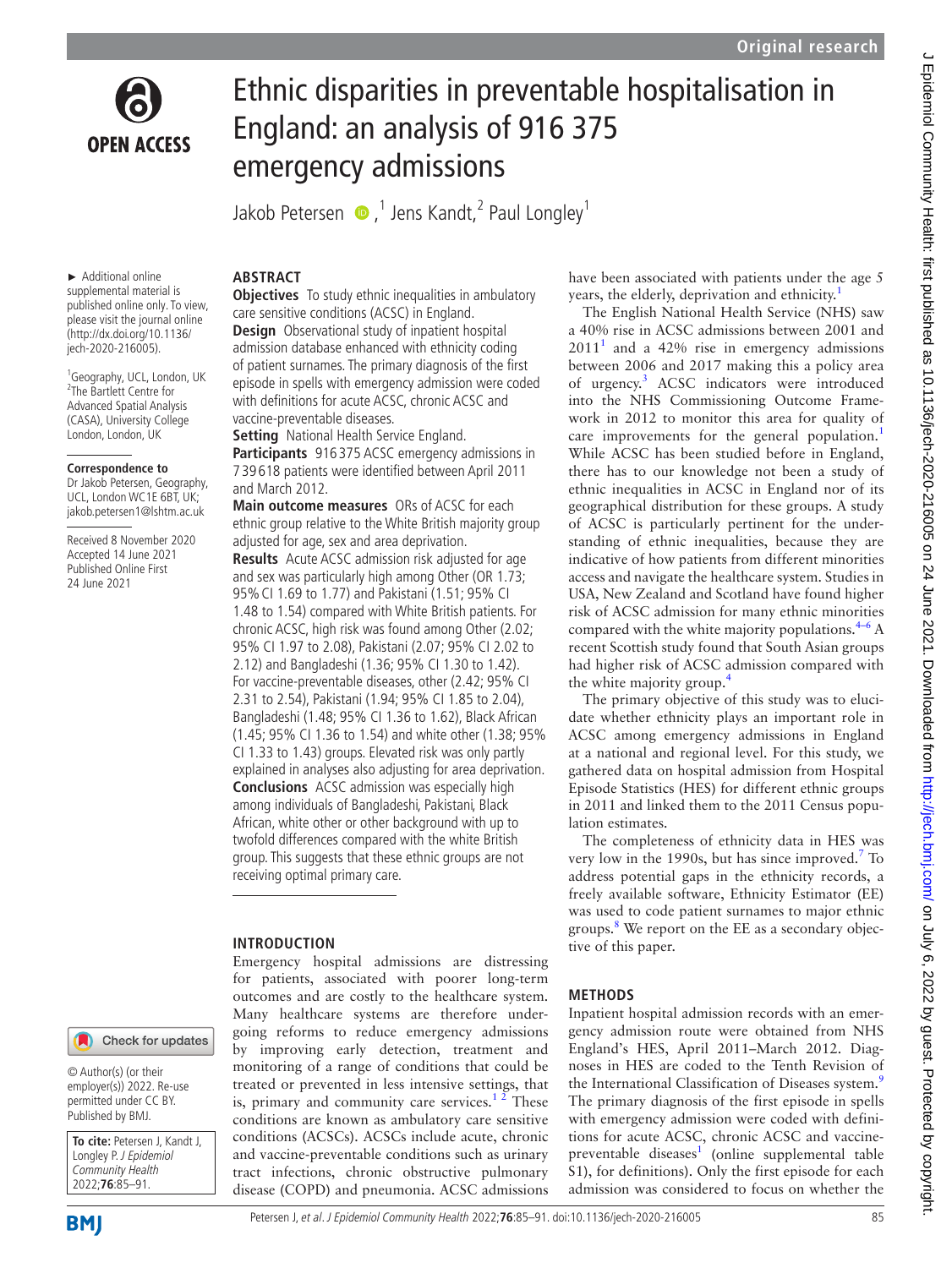T

admission could have been prevented. The data were deduplicated so that a patient could only contribute to the risk of each ACSC group once.

In this population-based study, the denominators came from the 2011 Census and the numerators from HES. The census ethnicity classification is the result of extensive consultation<sup>1</sup> and HES ethnicity classification was based on the 2001 Census.<sup>[11](#page-6-7)</sup> We made a few modifications to harmonise the differences between how data are collected and released at small area level for the 2001 and 2011 censuses. HES-recorded ethnicity categories for black other and other were combined accordingly and all mixed groups were analysed as one. For Census base population data, Arabic and black other were combined with other.

There is a growing literature about the use of names to impute ethnicity in studies where this information is not routinely collected or is available through data linkage.<sup>8</sup> <sup>12-14</sup> The Onomap software developed at University College London<sup>8 15</sup> has been used in over 60 scientific studies and social equity audits in applications as diverse as accident and emergency department utilisation, residential segregation, labour market discrimination and the composition of company boards. Building on Onomap, the EE software deployed in this study was developed in collaboration with the Office for National Statistics to optimise imputation of ethnic minority categories in the context of England and Wales. We use the optimised EE software to capture missing self-reported ethnicity information in HES across a full range of ethnic groups.[8 12 13](#page-6-4) To retain full anonymity, the surname coding was carried out in an air-gapped, secure data facility by NHS Digital linking name information in the Patient Demographic Service to HES. We calculated the proportion of each ethnic group correctly predicted by the EE software as a secondary outcome.

The census denominator data were obtained at local authority level. Area deprivation quintiles were accordingly coded at this level $16$  by creating population-weighted mean scores and quintiles. ORs were calculated for each ethnic group using logistic regression with White British as reference group adjusting for age, sex, and area deprivation. Standardised morbidity ratio (SMR) was calculated by ethnic group and local authority district for a combined ACSC outcome (acute, chronic or vaccinepreventable). The results for areas with less than 20 cases were suppressed. All analyses were carried out using Stata  $V.14<sup>17</sup>$  and maps were created using QGIS V.3.16.<sup>[18](#page-6-10)</sup>

#### **RESULTS**

A total of 916375 ACSC emergency admissions in 739618 patients were identified in 2011/12. The most common ACSCs were urinary tract infections (17.0% of all ACSC), COPD (12.5%), and pneumonia (10.5%) [\(table](#page-1-0) 1). The majority of ACSC patients were from the white British group (83.3%), followed by white other (3.7%), Pakistani (2.5%), other (2.2%), Indian (2.0%), Black African (1.1%), Asian other (1.1%), White Irish (1.1%), mixed (1.0%), Black Caribbean (0.9%), Bangladeshi (0.6%) and Chinese (0.2%) ([table](#page-2-0) 2). Among all patients, especially those from other and Pakistani groups had a significantly higher risk of emergency admission for preventable causes with some variation between gender and whether acute ACSC, chronic ACSC or vaccine-preventable diseases.

Age-standardised and sex-standardised ORs of acute ACSC admissions were particularly high for other (OR 1.73; 95%CI 1.69 to 1.77) and Pakistani (1.51; 95% CI 1.48 to 1.54) patients ([figure](#page-3-0) 1). For chronic ACSC, the ORs were very high for other (2.02; 95% CI 1.97 to 2.07), Pakistani (2.07; 95% CI 2.02 to

#### <span id="page-1-0"></span>**Table 1** Emergency admissions for ambulatory care sensitive conditions in 2011

| <b>Conditions</b>             | Freq.  | $\frac{0}{0}$ |
|-------------------------------|--------|---------------|
| <b>Acute ACSC</b>             |        |               |
| Cellulitis                    | 63044  | 6.9           |
| Dehydration                   | 10615  | 1.2           |
| Dental conditions             | 10485  | 1.1           |
| <b>ENT</b>                    | 84219  | 9.2           |
| Gangrene                      | 1346   | 0.1           |
| Gastroentereritis             | 73403  | 8.0           |
| Nutritional deficiencies      | 205    | < 0.1         |
| Pelvic inflammatory disease   | 4805   | 0.5           |
| Perforated ulcer              | 4980   | 0.5           |
| UTI/pyelonephritis            | 155948 | 17.0          |
| Subtotal                      | 409050 | 44.5          |
| <b>Chronic ACSC</b>           |        |               |
| Angina                        | 61625  | 6.7           |
| Asthma                        | 54613  | 6.0           |
| COPD                          | 114454 | 12.5          |
| Congestive heart failure      | 56448  | 6.2           |
| Convulsion/epilepsy           | 77783  | 8.5           |
| <b>Diabetes complications</b> | 23142  | 2.5           |
| Hypertension                  | 6648   | 0.7           |
| Iron-deficiency anaemia       | 12075  | 1.3           |
| Subtotal                      | 406788 | 44.4          |
| Vaccine-preventable diseases  |        |               |
| Influenza                     | 1163   | 0.1           |
| Pneumonia                     | 96525  | 10.5          |
| TB                            | 1618   | 0.2           |
| Other vaccine preventable     | 1231   | 0.1           |
| Subtotal                      | 100537 | 10.9          |
| Total                         | 916375 | 100           |

ACSC, ambulatory care sensitive conditions; COPD, chronic obstructive pulmonary disease; ENT, ear, nose, and throat; TB, tuberculosis; UTI, urinary tract infection.

2.11), and Bangladeshi (1.36; 95% CI 1.30 to 1.42) groups. For vaccine-preventable diseases, the same was true for other (2.42; 95% CI 2.31 to 2.54), Pakistani (1.94; 95% CI 1.85 to 2.04), Bangladeshi (1.48; 95% CI 1.36 to 1.62), Black African (1.45; 95% CI 1.36 to 1.54) and white other (1.38; 1.33 to 1.43) groups. For the combined ACSC outcome, two groups had particularly elevated ORs, Pakistani (1.74; 95% CI 1.71 to 1.76) and other (1.92; 95% CI 1.88 to 1.95) ([table](#page-4-0) 3). Standardising the incidence for area deprivation showed that the results for the groups with elevated risk was partly, but not entirely explained by area deprivation [\(figure](#page-3-0) 1, [table](#page-4-0) 3). Similar findings were obtained when analysing the data without surname imputation ([online supplemental figure S1 and table S2](https://dx.doi.org/10.1136/jech-2020-216005)). Overall, Chinese, mixed and white Irish had risks well below White British and some groups had comparable risks. Especially, the Pakistani and other groups appear to be faced with problems around healthcare access for acute and chronic preventable conditions. The results on vaccine-preventable diseases suggest that many ethnic minorities are less well protected.

The maps of ACSC SMR showed higher risk in Inner London and the old industrial areas of the Midlands and the North ([figure](#page-4-1) 2). This was consistent for both White British and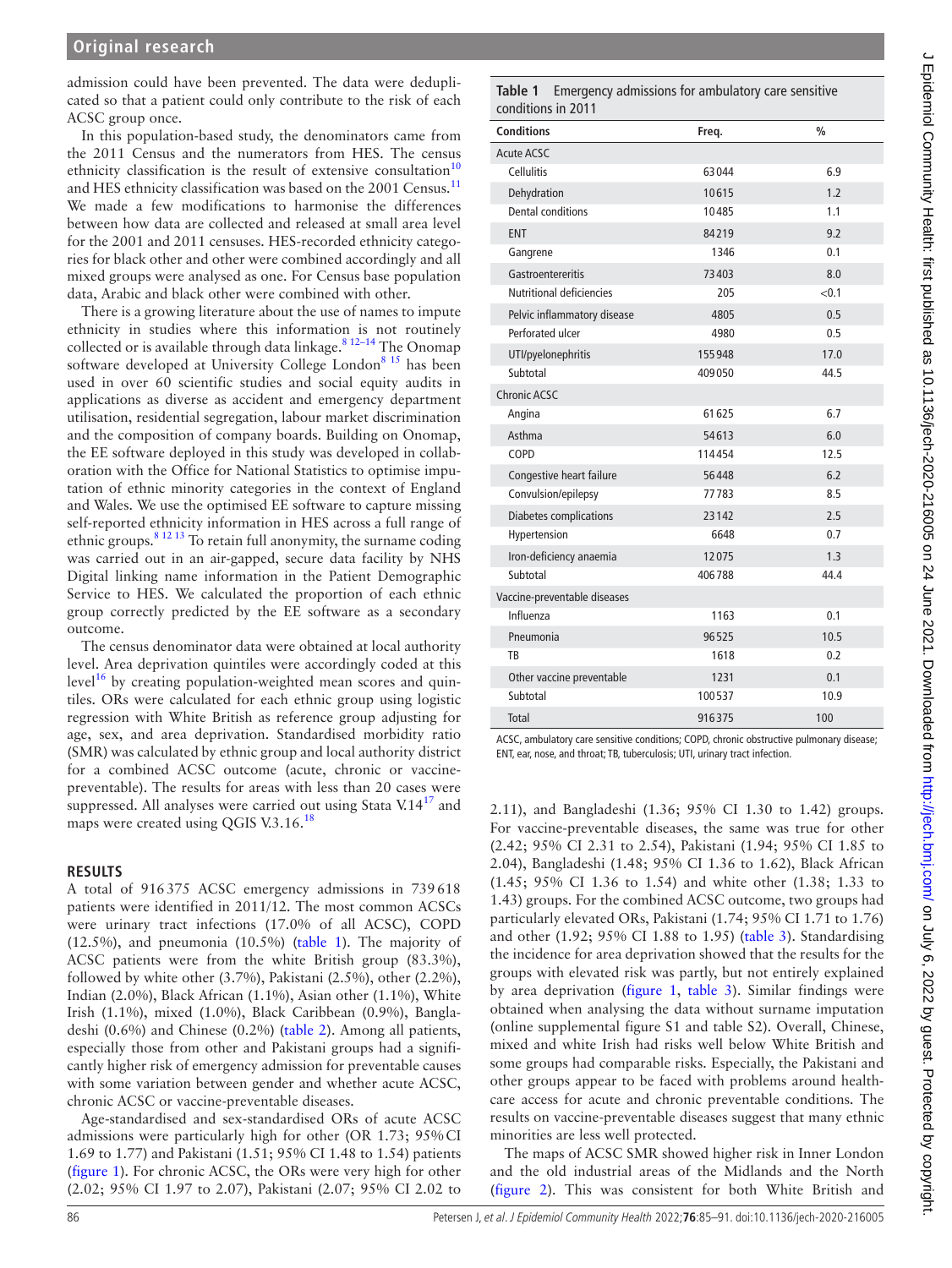| Thissing together with the Census ZOTT population denominators for England |                     |      |                                  |               |                               |                               |                           |
|----------------------------------------------------------------------------|---------------------|------|----------------------------------|---------------|-------------------------------|-------------------------------|---------------------------|
|                                                                            | <b>NHS</b> recorded |      | NHS recorded +name<br>imputation |               | Sensitivity of EE<br>software | Specificity of EE<br>software | Population<br>denominator |
| <b>Ethnic group</b>                                                        | Freq.               | $\%$ | Freq.                            | $\frac{0}{0}$ | $\frac{0}{0}$                 | $\frac{0}{0}$                 | Freq.                     |
| Asian other                                                                | 7558                | 1.0  | 7967                             | 1.1           | 18.7                          | 99.5                          | 819402                    |
| Bangladeshi                                                                | 4331                | 0.6  | 4654                             | 0.6           | 59.5                          | 99.6                          | 436514                    |
| Chinese                                                                    | 1601                | 0.2  | 1760                             | 0.2           | 68.5                          | 99.9                          | 379503                    |
| Indian                                                                     | 13859               | 1.9  | 14986                            | 2.0           | 72.4                          | 99.1                          | 1395702                   |
| Pakistani                                                                  | 17203               | 2.3  | 18551                            | 2.5           | 79.9                          | 98.8                          | 1112282                   |
| <b>Black African</b>                                                       | 7557                | 1.0  | 8329                             | 1.1           | 55.9                          | 99.3                          | 977741                    |
| <b>Black Caribbean</b>                                                     | 6800                | 0.9  | 6975                             | 0.9           | 9.8                           | 99.7                          | 591016                    |
| Other                                                                      | 15629               | 2.1  | 15948                            | 2.2           | 4.3                           | 99.6                          | 881170                    |
| White other                                                                | 25053               | 3.4  | 27452                            | 3.7           | 42.5                          | 97.1                          | 2430010                   |
| <b>White British</b>                                                       | 588333              | 79.5 | 616327                           | 83.3          | 90.1                          | 61.7                          | 42279236                  |
| White Irish                                                                | 6056                | 0.8  | 7867                             | 1.1           | 47.8                          | 94.9                          | 517001                    |
| Mixed                                                                      | 7280                | 1.0  | 7280                             | 1.0           | $\overline{\phantom{0}}$      | $\qquad \qquad -$             | 1192879                   |
| Missing                                                                    | 38358               | 5.2  | 1522                             | 0.2           | $\qquad \qquad -$             | $\qquad \qquad -$             |                           |
| Total                                                                      | 739618              | 100  | 739618                           | 100           | $\overline{\phantom{0}}$      | $\overline{\phantom{0}}$      | 53012456                  |

<span id="page-2-0"></span>**Table 2** Patients with ACSC by ethnic group and sensitivity of EE software (Kandt and Longley, 2018) in predicting NHS ethnic group where missing together with the Census 2011 population denominators for England

EE, ethnicity estimator; NHS, National Health Service.

Pakistani, although Pakistani patients experienced higher risk in other parts of the country.

The sensitivity of the EE software to correctly predict the HESrecorded ethnicity varied by ethnic group, for example, >90% for white British and <10% for black Caribbean [\(table](#page-2-0) 2).

### **DISCUSSION**

Ethnic inequalities in health are manifested in numerous ways and predominantly have adverse social determinants such as poor living and working conditions, discrimination, social exclusion, adverse health behaviours and poor healthcare accessibility.<sup>19</sup> The incidence of preventable hospitalisations indicates how patients from ethnic minorities access and navigate the healthcare system. We found that among all emergency admissions, especially patients with Other, Bangladeshi, Pakistani, Black African and white other backgrounds had higher OR of emergency ACSC relative to the White British majority group, for example, close to twice as high for the Pakistani and the other groups.

A study of ACSC in England, 2001–2011, found an overall rise in ACSC admissions of 40%.<sup>[1](#page-6-0)</sup> Part of the increase was attributed to the ageing population, although age-standardised rates still increased 25% over the same time period. The study found the greatest increases in urinary tract infections, pyelonephritis, pneumonia, gastroenteritis and COPD. The authors stated that the first two conditions are difficult to diagnose in the elderly and hence not always detected and treated early enough to prevent a hospital admission.<sup>[1](#page-6-0)</sup> For pneumonia, they found that cases in the elderly have risen over decades in many countries. They speculated whether the increase in ACSC reflected an ageing population with increasingly complex health and social care needs. They also observed that the rise in ACSC coincided with a rise in emergency admission for non-ACSC. The authors concluded that more reforms were required to improve how primary, secondary, community and adult social care services were organised and delivered under the banner of 'integrated care'.

As evident from this and other papers, several ethnic minorities have been associated with high relative risk of ACSC conditions;

notwithstanding that they only account for a smaller proportion of the ACSC problem overall.<sup>5</sup> A recent Scottish study found that ACSC admissions were significantly higher in South Asian groups compared with the white Scottish population.<sup>[4](#page-6-2)</sup> US studies have found higher rates among black, Hispanic and other groups relative to the white majority group.<sup>[6](#page-6-13)</sup> Studies from New Zealand found higher rates among Maori and Pacific Islanders compared with the white majority group.<sup>[6](#page-6-13)</sup> Common for these studies are calls to improve not only access to primary care but also the quality of care received for both ethnic and migrant groups.

The admission risk was generally lower for Chinese patients compared with white British. The Chinese group in the UK has been associated with fewer health problems than other groups including lower mortality.<sup>20</sup>

The results of this study suggest that many ethnic groups are not receiving optimal primary care in terms of either access or quality. A recent review of ethnic inequalities in the UK reported persistent inequalities in health outcomes.[19](#page-6-11) While several policies aim to deliver equal access to healthcare, ethnic minorities are generally less satisfied with the care they receive than the White British population. The COVID-19 pandemic has renewed concerns that ethnic minorities are more likely to be infected and diagnosed with severe outcomes including death.<sup>[21](#page-6-15)</sup> Specifically, South Asian groups have been particularly hard hit in the second wave of the UK epidemic. Previous experience indicates that ethnic minorities are less likely to be vaccinated for a range of diseases and there are early indications that some ethnic groups might be more hesitant about getting vaccinated against COVID-19.<sup>22</sup> This is also consistent with the findings of this study in terms of higher risk of emergency admission for vaccine-preventable diseases. ACSC indicators were introduced into the NHS Commissioning Outcome Framework in 20[1](#page-6-0)2.<sup>1</sup> They are not direct indicators of healthcare delivery but are deemed to have value in the monitoring quality of care at a high level. Further studies would therefore be required to map out the more specific healthcare needs and healthcare accessibility for vulnerable groups. It will be important to identify health system factors as well as patient factors, for example, studying whether more can be done to increase access and quality of care.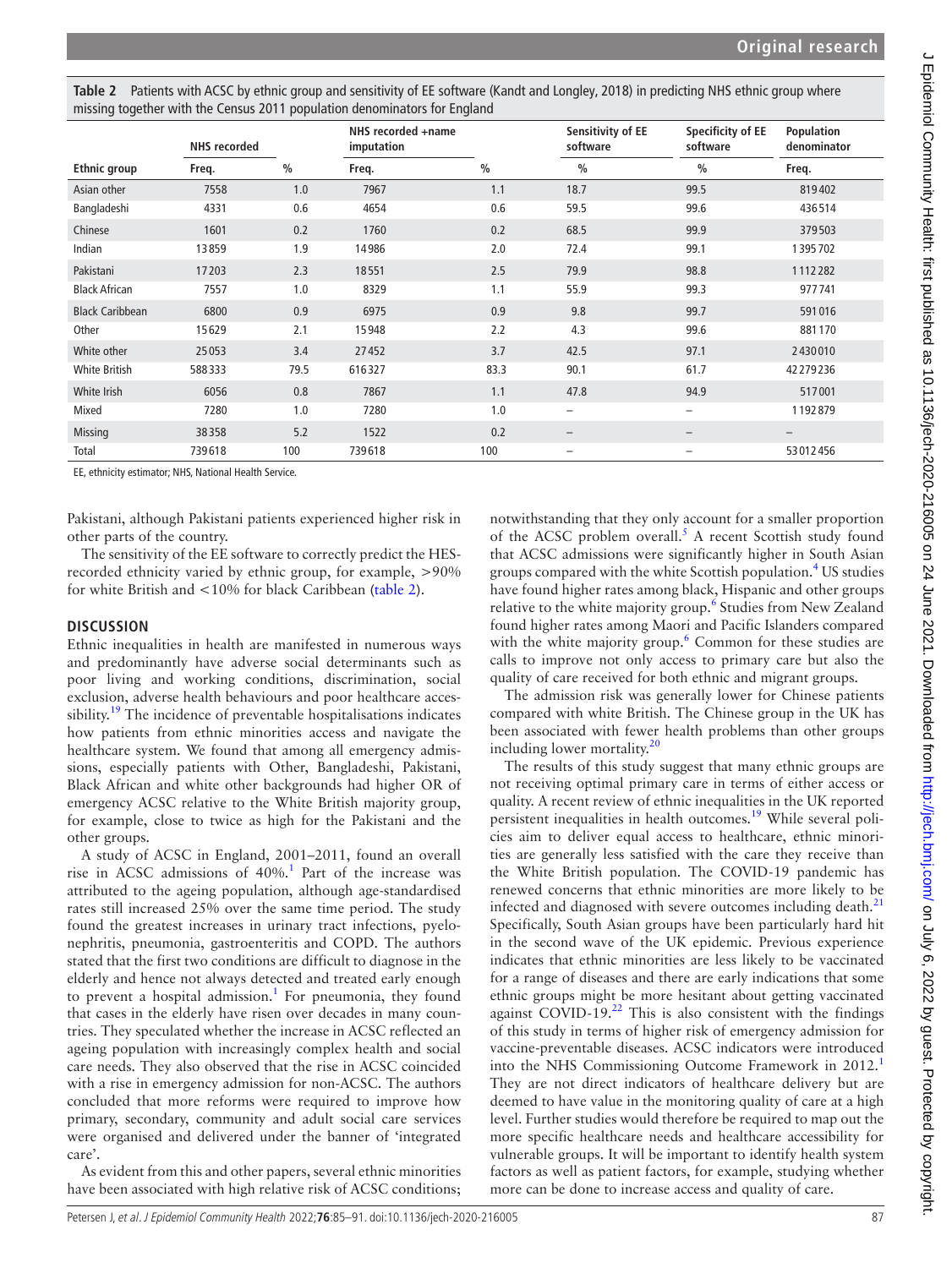

<span id="page-3-0"></span>**Figure 1** ORs of ACSC admission by ethnic group relative to white British adjusted for age, sex and area deprivation, 2011. Top: acute ACSC. Middle: chronic ACSC. Bottom: vaccine-preventable diseases. Open circles: risk adjusted for age group and sex. Filled circles: adjusted for age group, sex and area deprivation. ACSC, ambulatory care sensitive conditions.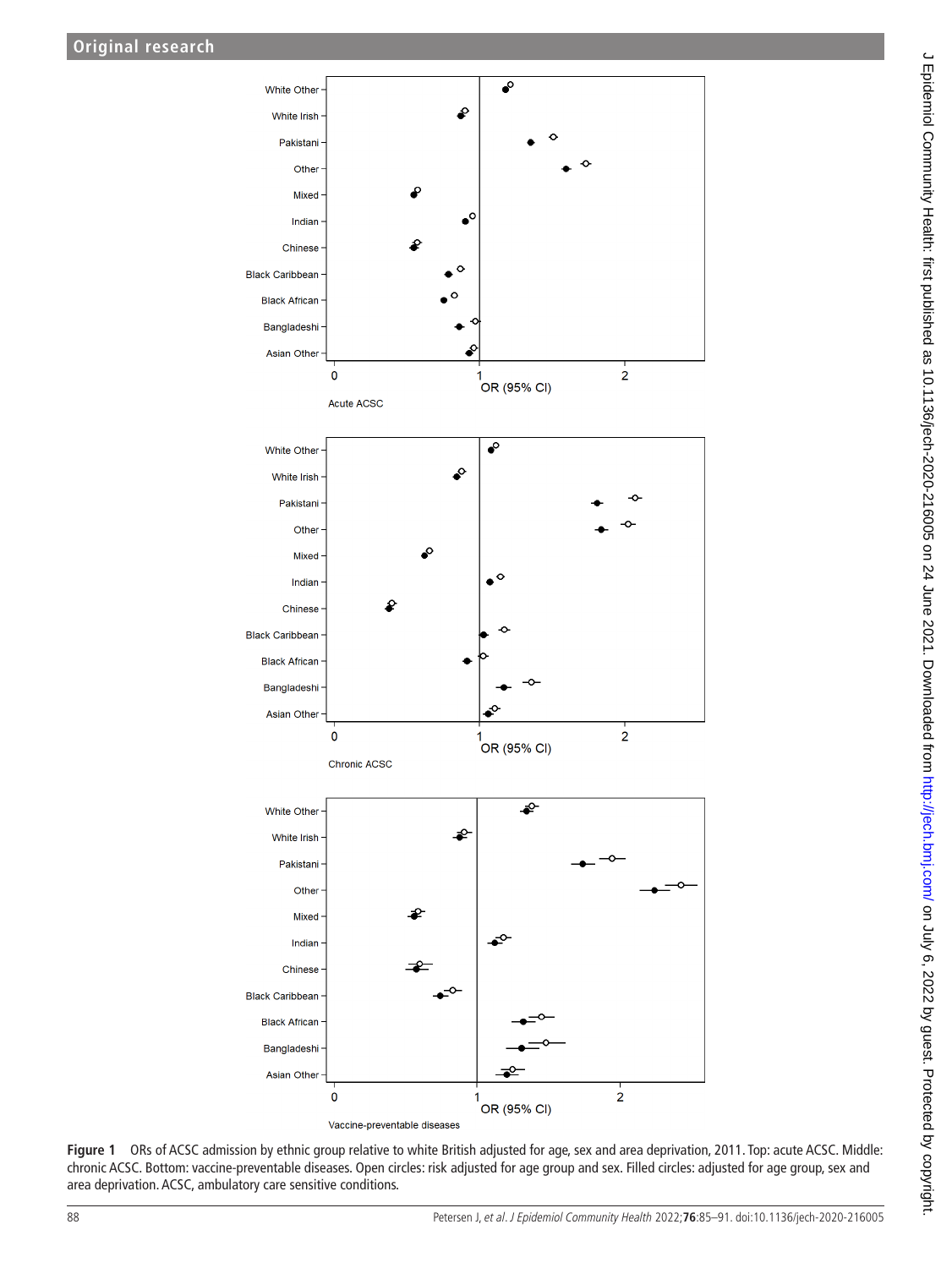<span id="page-4-0"></span>

| Age-adjusted, sex-adjusted and deprivation-adjusted (OR 95% CI) for the combined ACSC outcome<br>Table 3 |                               |         |                                                       |                   |  |  |  |  |
|----------------------------------------------------------------------------------------------------------|-------------------------------|---------|-------------------------------------------------------|-------------------|--|--|--|--|
| <b>Ethnic group</b>                                                                                      | Age-sex-adjusted OR (95% CI)  | P value | Age-adjusted and sex-deprivation-adjusted OR (95% CI) | P value           |  |  |  |  |
| <b>White British</b>                                                                                     | Ref                           | —       | Ref                                                   | $\qquad \qquad -$ |  |  |  |  |
| Asian other                                                                                              | 1.04 (1.02 to 1.07)           | < 0.001 | 1.01 (0.98 to 1.03)                                   | 0.640             |  |  |  |  |
| Bangladeshi                                                                                              | $1.13(1.10 \text{ to } 1.17)$ | < 0.001 | $0.99$ (0.96 to 1.02)                                 | 0.590             |  |  |  |  |
| Chinese                                                                                                  | $0.51$ (0.49 to 0.54)         | < 0.001 | $0.49$ (0.47 to 0.51)                                 | < 0.001           |  |  |  |  |
| Indian                                                                                                   | 1.05(1.03 to 1.07)            | < 0.001 | $0.99(0.97 \text{ to } 1.01)$                         | 0.193             |  |  |  |  |
| Pakistani                                                                                                | 1.74 (1.71 to 1.76)           | < 0.001 | 1.54 $(1.52 \text{ to } 1.57)$                        | < 0.001           |  |  |  |  |
| <b>Black African</b>                                                                                     | 0.95(0.93 to 0.97)            | < 0.001 | $0.86$ (0.84 to 0.88)                                 | < 0.001           |  |  |  |  |
| <b>Black Caribbean</b>                                                                                   | $0.98(0.96 \text{ to } 1.01)$ | 0.173   | $0.88$ (0.86 to 0.90)                                 | < 0.001           |  |  |  |  |
| Other                                                                                                    | 1.92 (1.88 to 1.95)           | < 0.001 | 1.76 (1.73 to 1.78)                                   | < 0.001           |  |  |  |  |
| White other                                                                                              | 1.20 (1.18 to 1.21)           | < 0.001 | $1.16(1.15 \text{ to } 1.18)$                         | < 0.001           |  |  |  |  |
| White Irish                                                                                              | $0.88$ (0.86 to 0.90)         | < 0.001 | $0.85(0.83 \text{ to } 0.87)$                         | < 0.001           |  |  |  |  |
| Mixed                                                                                                    | $0.60(0.59 \text{ to } 0.61)$ | < 0.001 | $0.57(0.56 \text{ to } 0.59)$                         | < 0.001           |  |  |  |  |

NHS-recorded ethnicity replaced with EE prediction where missing (Kandt and Longley, 2018).<sup>8</sup>

ACSC, ambulatory care sensitive conditions; EE, ethnicity estimator; NHS, National Health Service.

The maps showed regional effects in the incidence of preventable hospitalisation. Inner London and the old industrial centres of the Midlands and the North had higher incidence than the national average. These industrial and postindustrial areas are associated with persistent deprivation on multiple accounts<sup>16 23-25</sup> and an indication that preventable hospitalisation overlap with regional patterns of deprivation. The incidence for the Pakistani group was more widespread than for the White British and not only concentrated in the most deprived regions. The elevated risk of ACSC admission attenuated partly when adjusting for area deprivation, which again suggests that the difference between these groups and white British was only partly explained by residence in deprived areas.

The other ethnic group was associated with the highest risk of ACSC admissions. This is inherently not a well-defined group, which makes the interpretation of the results more complicated. It could highlight problems associated with a conglomerate of marginalised ethnic groups, but more detailed studies would be needed to unpack this.

### **LIMITATIONS**

HES is a unique data set with both strengths and limitations. It is an administrative dataset that may also reflect time-variant healthcare system factors, for example, as a result of policy-driven target setting. As a particular strength, HES captures all hospital admissions commissioned by NHS England, which is estimated to cover 98%–99% of all hospital activity in England.<sup>26</sup> Patients have recently gained the right to opt out of having their data used for research retrospectively. So far only a small proportion of HES patients have exercised this right. $^{26}$  For our research, we rely on the accuracy of the coding of each episode of care and acknowledge that while the accuracy may vary, studies have found HES adequate for both research and managerial decision making.<sup>2</sup>



<span id="page-4-1"></span>**Figure 2** Preventable hospitalisation SMR by local authority district for white British and Pakistani in 2011. SMR, standardised morbidity ratio.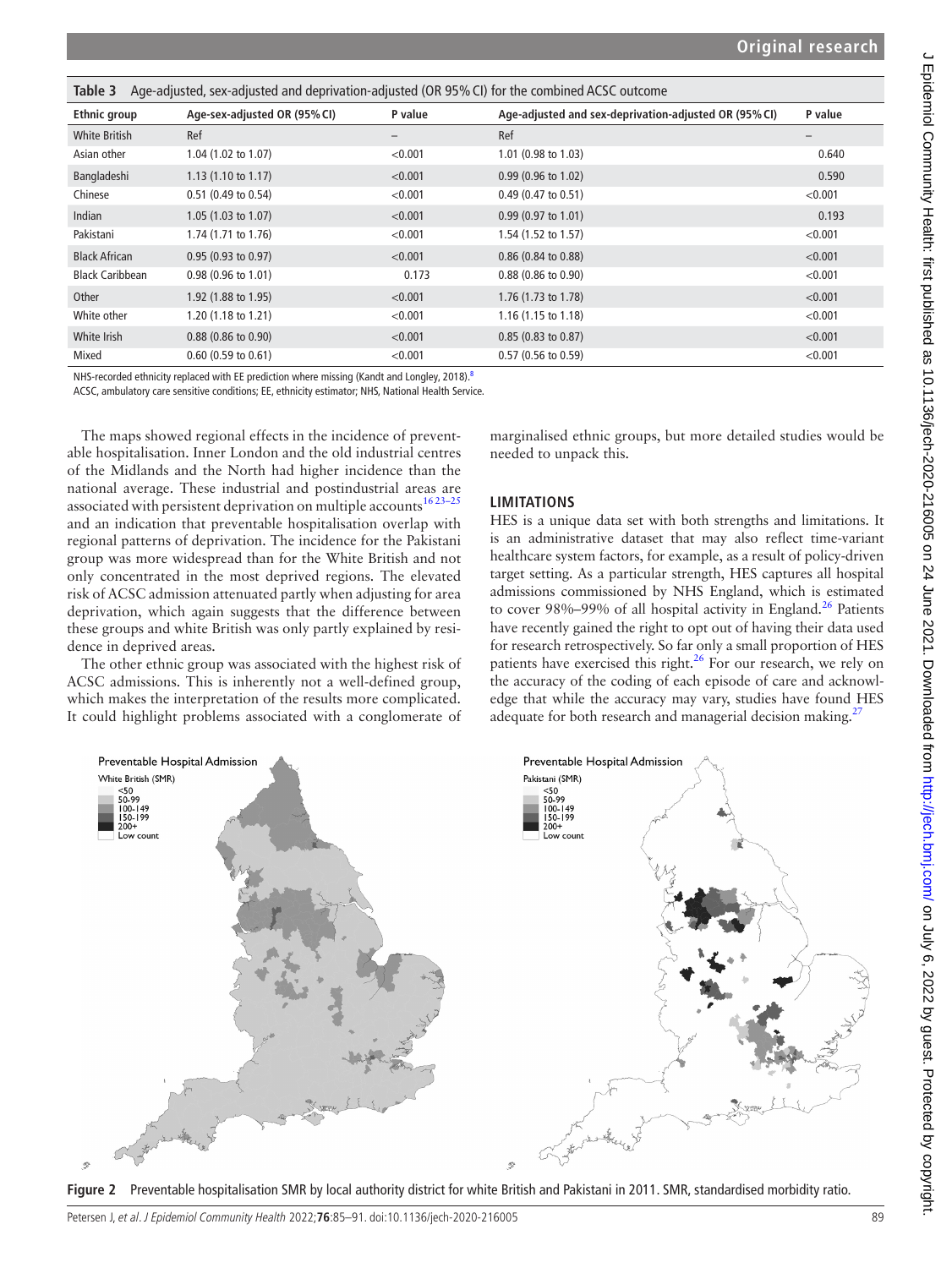Definitions for ACSC vary in the literature in the number of conditions that are included. We have aligned our definitions with those published by Bardsley *et al*,<sup>[1](#page-6-0)</sup> which are also used by the English NHS.

Recording of ethnicity will never be entirely objective as it relates to identity and data in this study were furthermore derived from two different sources of self-reported ethnicity, i.e. HES for admissions and Census 2011 for base population. It cannot be excluded from consideration that recorded ethnicity may vary with the timing, mode, and context of the response process. Moreover, the ethnicity data in HES is deemed to be self-reported, but in practice there will likely be instances in which it is staff-reported.

Recorded ethnicity information in HES was below 50% before 2000, but has since improved.<sup>728</sup> Only 5.2% of patients in this 2011 study had missing ethnicity information. Combining HESrecorded ethnicity with surname derived EE, as in this study, will also not escape a degree of subjectivity, but is a way to develop a more complete analysis that avoids imputing as missing-atrandom. While the imputation increased the incidence for these groups in absolute terms, it only had a modest effect on relative risk and did not change the main findings of the study ([figure](#page-3-0) 1, [table](#page-4-0) 3, [online supplemental figure S1 and table S2](https://dx.doi.org/10.1136/jech-2020-216005)). Many bearers of Irish surnames today perceive themselves as White British.<sup>8 12</sup> Surname imputation is more error prone as a consequence. Similar results were nonetheless obtained with and without surname imputation for this group too.

Mixed ethnic group could not be enhanced in the analyses as there is no category for it in the current version of the EE

### **What is already known on this subject**

- $\blacktriangleright$  Emergency hospital admissions are distressing for patients, associated with poorer long-term outcomes and are costly to the healthcare system.
- ► Indicators for admissions considered preventable have been defined and known as ambulatory care sensitive conditions (ACSC). ACSC admissions have been associated with patients under the age 5 years, the elderly, deprivation and ethnicity. The English National Health Service monitors ACSC in the general population and saw a 40% rise between 2001 and 2011.
- ► Studies in USA, New Zealand and Scotland have found higher risk of ACSC admission for many ethnic minorities compared to the white majority populations.

### **What this study adds**

- ► This is the first study of its kind in England and the first investigation of the different ambulatory care sensitive conditions (ACSC) outcomes for all major ethnic groups in the UK.
- ► Preventable emergency admissions ACSCs were especially high among patients with Bangladeshi, Pakistani, black African, white other or other background with up to twofold differences compared to the white British majority group in England.
- The results for the different ACSC outcomes suggest that the identified ethnic groups may not be receiving optimal primary care.

software. About 2% of the population identified as mixed ethnicity in the 2011 Census.<sup>[29](#page-6-19)</sup>

The deprivation adjustment of the regression analyses was conducted at the level of local authorities because of data availability. It is possible that more of the variation could have been explained if it had been possible to adjust at a finer level of geography.

### **CONCLUSIONS**

Preventable emergency admissions were especially high among patients with Bangladeshi, Pakistani, black African, white other or other background with up to twofold differences compared with the white British majority group. Further studies will be needed to uncover specific barriers. Greater vigilance among health staff along with outreach activities to increase uptake of health checks and other interventions could potentially increase early detection of chronic conditions in these groups. Problems with acute conditions suggest underuse of general practices and community services. For vaccine-preventable diseases, ethnic disparities suggest that the offer of vaccinations in high-risk groups such as the elderly does not reach all ethnic groups equally well. There was some geographical overlap for the combined ACSC endpoint with regions of high levels of deprivation, but the geographical distribution was more dispersed for the Pakistani compared with the white British group. The inequalities in ACSC revealed in this study suggest that several ethnic minorities are not receiving optimal primary and preventive care.

**Correction notice** This article has been corrected since it first published. The open access licence type has been changed to CC BY.

**Contributors** All authors contributed to the planning and reporting of this work and the responses to reviewers (JP, JK and PL). JP conducted the analysis of the data. JK designed and arranged the ethnicity coding of HES records. The corresponding author attests that all listed authors meet the authorship criteria and that no others meeting the criteria have been omitted.

**Funding** The UK Economic and Social Research Council is acknowledged for its support for the UCL Consumer Data Research Centre (CDRC) enabling this research (Grant ES/L011840/1).

**Disclaimer** The funder had no direct role in relation to the specific study.

**Map disclaimer** The depiction of boundaries on this map does not imply the expression of any opinion whatsoever on the part of BMJ (or any member of its group) concerning the legal status of any country, territory, jurisdiction or area or of its authorities. This map is provided without any warranty of any kind, either express or implied.

**Competing interests** None declared.

**Patient consent for publication** Not required.

**Ethics approval** Ethical approval was obtained from Bromley REC (Reference: 13/ LO/1355) for analyses of patient-level HES data. The HES data licence reference is DARS-NIC-28051-Q3K7L.

**Provenance and peer review** Not commissioned; externally peer reviewed.

**Data availability statement** Data may be obtained from a third party and are not publicly available. The data that support the findings of this study are available from NHS Digital, but restrictions apply to the availability of these data, which were used under license for the current study, and so are not publicly available.

**Supplemental material** This content has been supplied by the author(s). It has not been vetted by BMJ Publishing Group Limited (BMJ) and may not have been peer-reviewed. Any opinions or recommendations discussed are solely those of the author(s) and are not endorsed by BMJ. BMJ disclaims all liability and responsibility arising from any reliance placed on the content. Where the content includes any translated material, BMJ does not warrant the accuracy and reliability of the translations (including but not limited to local regulations, clinical guidelines, terminology, drug names and drug dosages), and is not responsible for any error and/or omissions arising from translation and adaptation or otherwise.

**Open access** This is an open access article distributed in accordance with the Creative Commons Attribution 4.0 Unported (CC BY 4.0) license, which permits others to copy, redistribute, remix, transform and build upon this work for any